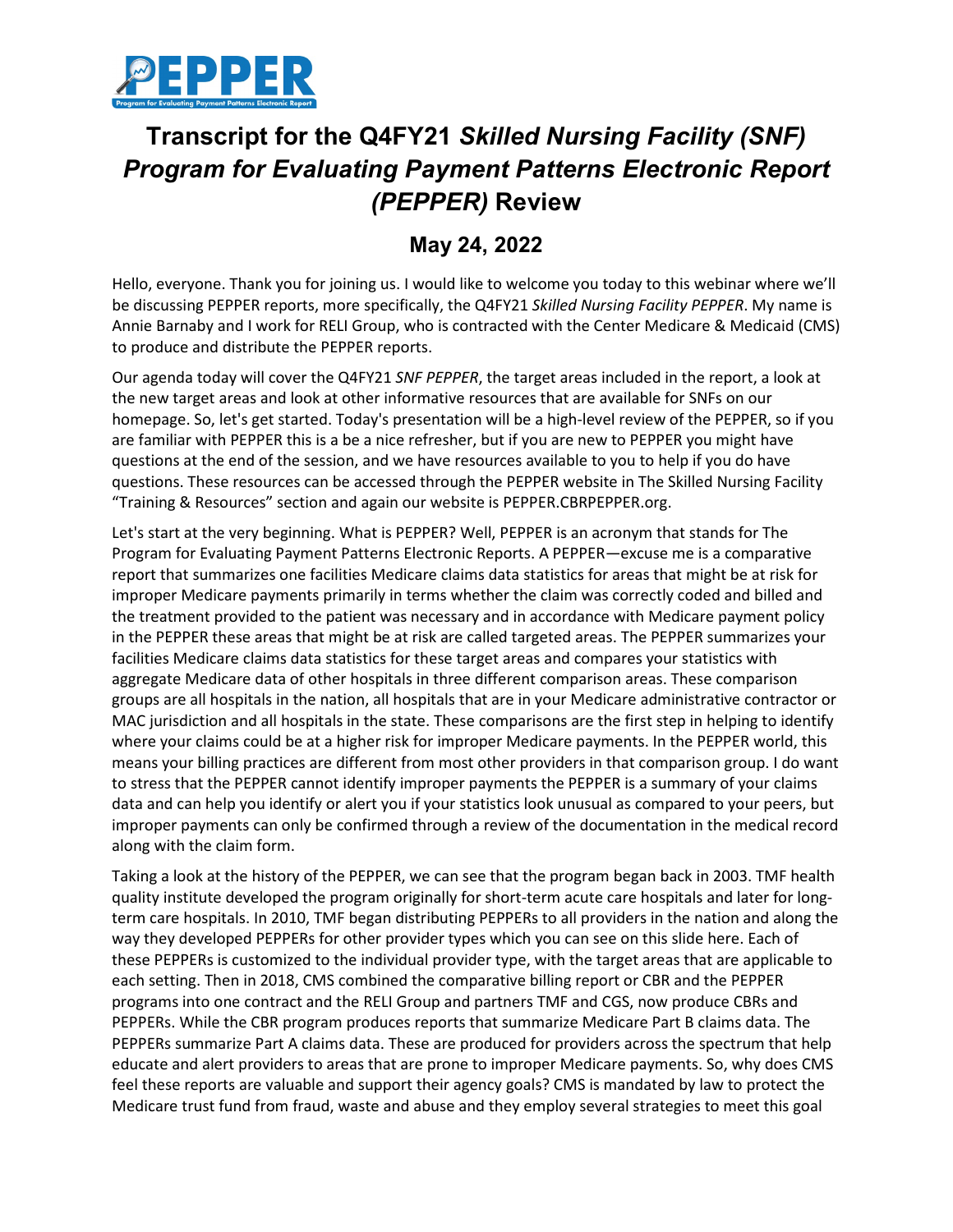such as data analysis activities, provider education and early detection through medical review which might be conducted by the Medicare Administrative Contractor, a recovery auditor or some other federal contractor. The provision of PEPPERs to providers supports these strategies. The PEPPER is considered an education tool that can help providers identify where they could be at higher risk for improper payments. The providers can proactively monitor and take preventive measures if necessary. I should also mention that the Office of Inspector General or OIG requires that providers have a compliance program in place to help protect their operations from fraud and abuse; an important piece of a compliance program is conducting regular audits to ensure that charges for Medicare services are correctly documented and billed and that those services are reasonable and necessary. The PEPPER supports the auditing and monitoring component of a compliance program.

Now that we have a sense of the history of the PEPPER program and why it was created. Let's talk specifically about the newest release of the PEPPER, Q4FY21. Again, the PEPPER only summarizes Medicare fee-for-service Part A claims data and does not include any other payer types such as Medicare advantage claims. Every time that a PEPPER is produced and released the statistics are refreshed through the paid claims database if you are looking at a previous release, comparing it to this release you are probably going to see slight changes in your numerator, or denominator, your percentile, those types of things. That could be because there are late claims submitted or corrected claims which would both be reflected in the updated statistics. Any time we produce a report the oldest fiscal year rolls off as we add the new fiscal year.

In the PEPPER world when we discuss skilled nursing facilities, we are referring to free standing SNFs and SNF units, swing beds of short-term acute care hospitals. I mentioned before there are some new target areas that are included in this release of the *SNF PEPPER*; the target areas and supplemental report will be changing over time to provide information related to potential vulnerabilities for SNFs. This year there are two new target areas that have been added: *High Physical Therapy and Occupational Therapy Case Mix* and *High Speech Language Pathology Case Mix*.

The target areas within the PEPPER pertain to a service or type of care that's been identified as prone to improper Medicare payments. We construct these target areas as ratios where the numerator is a count of episodes of care identified as potentially problematic and the denominator is a larger reference group that includes the numerator; this calculation allows us to calculate a target area percent, and we will talk about target area percents here in just a moment.

Here we have the target areas for the *SNF PEPPER*. Those that remain from prior releases and then those two new target areas. Again, the target areas are going to be redefined and changed as we continue with our research and work with CMS subject matter experts. We also have the *20-Day Episodes of Care* and *90+ Plus Day Episodes of Care* and the target area introduced in the Q4FY19 release- the *3-5-Day Readmissions*.

Also of note, the PDPM high utilization codes target area that was debuted last year was ultimately discontinued in this release. When we look at the PEPPER, we're going to see percentiles listed and most specifically the 80th percentile. Let's take a look at percentiles and think this slide can help us understand how those percentiles that are listed in the PEPPER are calculated. The latter image is a great representation of how we do that. Next to the ladder is a list of target area percents sorted from highest to lowest. The first step our team takes when we calculate a percentile is to take all of these target area percents for a target area and a time period. Now, those target areas percentages that you see listed from highest to lower are going to be the facilities outcomes of the calculations for each of the target areas. So, those numbers you see listed from highest to lowest are actual facility outcomes or representation of them. They are not the exact calculations. So, when we make this list, we do sort from highest to lowest that is what the ladder represents next we look at list of outcomes for each of the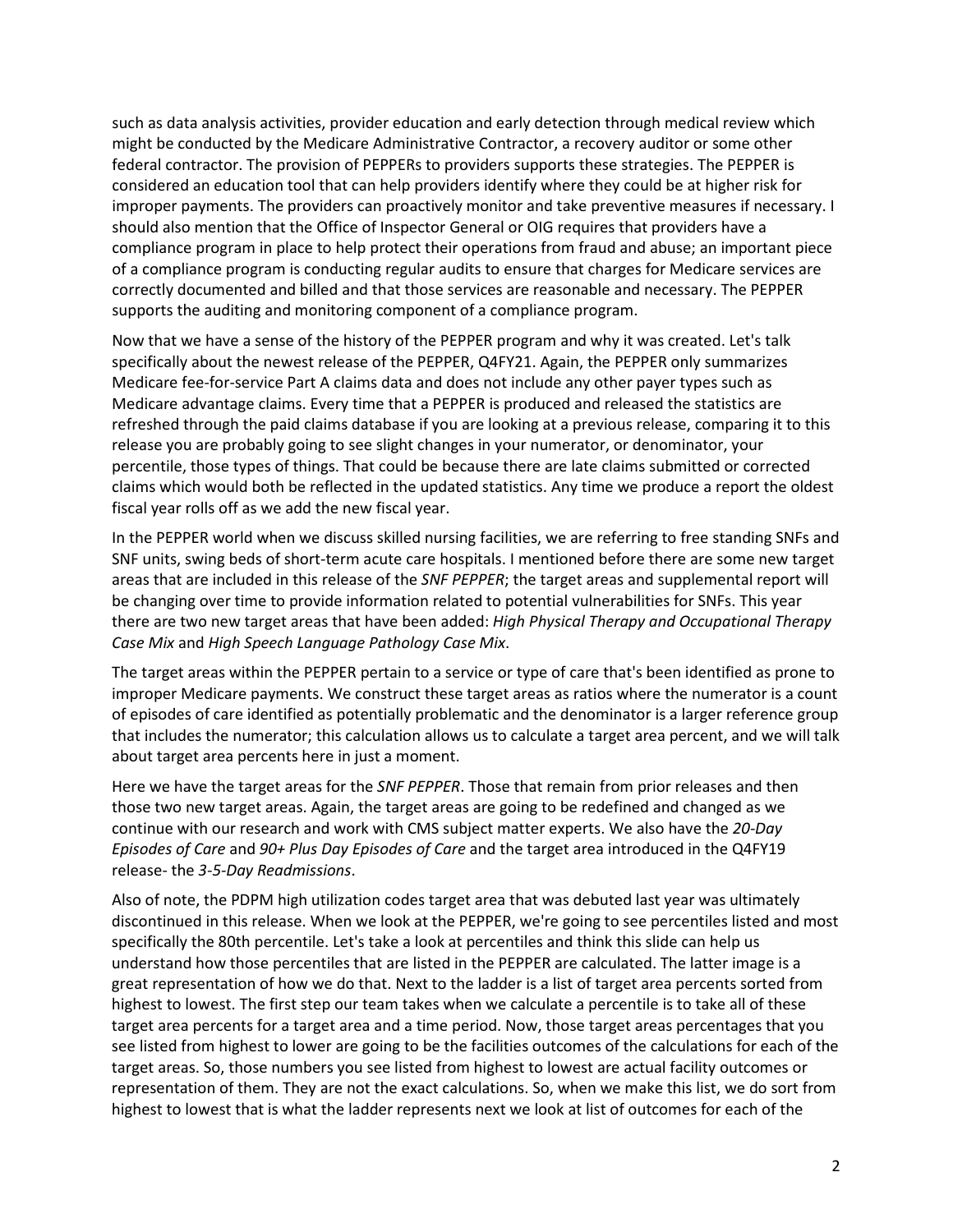facilities and we identify the point which the result which the outcome which below 80% of those percents falls. That point is identified as the 80th percentile any area that has a target area percent, an outcome for that target area calculation that is at or above the 80th percentile line will be identified in the PEPPER as a high outlier. A high outlier is identified in the PEPPER target area tab by red bold font. And a high outlier outcome could potentially mean over coding, or it could just mean your statistics look different for another justifiable reason. Now on the flip side, we also identify the point below which 20% of the hospital's values fall. Which is the 20th percentile. That could mean that the facility may have some under coding concerns. It is important to remember when we're talking about percentiles that the PEPPER always identifies the top 20% as high outliers in the PEPPER and the bottom 20% for low outliers these percentiles are a good way to get some context and think about how our target area percent compares to the other facilities in the nation or in the jurisdiction or in the state. This context can help us think about whether that difference is what we expect to see or if there is something perhaps, we should be concerned with and want to take a look at within our own records.

How does the PEPPER apply to providers? The PEPPER can help a facility to identify where there may be outliers and the outlier status is something that should prompt an internal review within those target areas. We get the questions: do I have to use my PEPPER? Do I have to take any action in response to my PEPPER? The answer to those questions is no. You are not required to use the PEPPER though it is helpful information, we would encourage you to download it and take a look. But you are not required to take any action. However, it is important to remember that other federal contractors are also looking through the entire Medicare claims database they might be looking for providers could benefit from focused education or maybe even medical record review. From your perspective it would be nice to know if your statistics look different from others so you can decide if there is something to be concerned about, and if you need to take a closer look or what you are seeing in the PEPPER is what you expect to see from your data, your patient population, all of those factors.

So, at this point I would like to share the sample PEPPER for Skilled Nursing Facilities. Just going to pull it up on my screen here one moment. This is the sample PEPPER, the demonstration PEPPER as it's labeled on the SNF "Training & Resources" page. You can go to our own page, PEPPER.CBRPEPPER.org click on the Skilled Nursing Facilities page, "Training & Resources," and this demonstration PEPPER is there for you if you would like to take a look at the sample PEPPER to see what everything looks like. We are going to walk through that right now. We begin on the PEPPER with the purpose tab. The purpose tab is kind of an introductory tab. It gives us some introductory information for the PEPPER. It lets us know what PEPPER release we are looking at in this case it is the most recent three federal fiscal years through Q4FY2021. That prepares us for the data that we're going to see. We are going to see all three of those federal fiscal years. It also lists the provider number and the provider's Medicare number here. Once again, the version and the jurisdiction. This purpose tab again has some introductory information but also has some information that you might just want to check over as the jurisdiction, your provider number, that type of something.

The next tab is the definitions tab. This tab is a great resource to use while you are sorting through your PEPPER and looking at the data. We talked about those target area outcomes and those target area percents that each provider gets from their calculations. So, this tab, the definitions tab has each of the target areas listed. But it also has the target area definition which really is an explanation of which data which claims are included in the numerator and denominator calculation for each of these target areas. When we move onto the target area tabs in just a moment, you will see the numerator referenced, the denominator referenced. If at any time you have any bit of confusion or just want some clarity as to what information is included in that number, you can flip back to this definitions tab and take a look and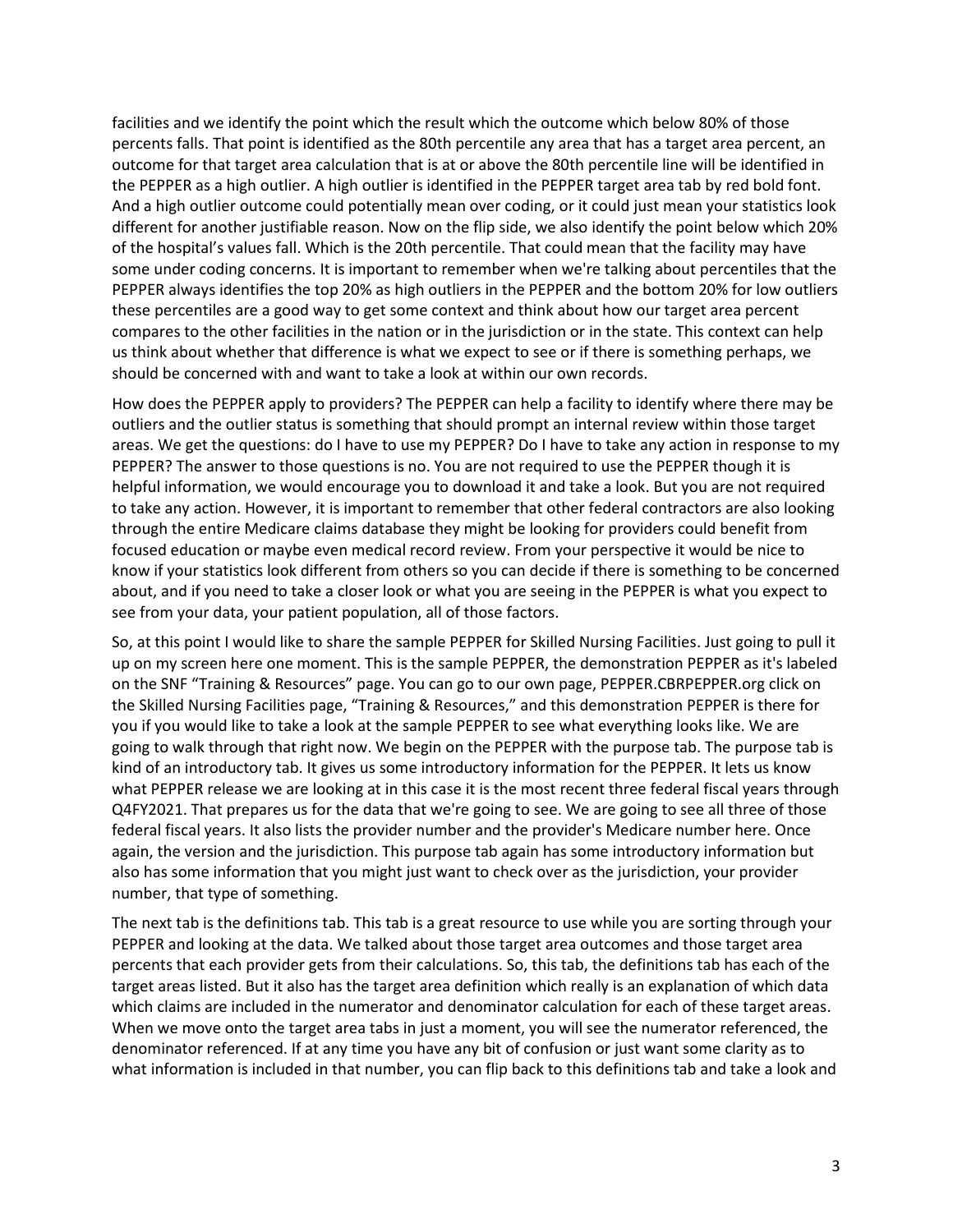it's easier to have this information on the file I think than to have to go sorting through another file. It's a great reference so I encourage you to use it as necessary.

Moving on to the compare tab this compare tab has some great data a lot of information. We will go through it in a moment. It is a bit of an umbrella data type of representation. The target areas are very detailed. The data—excuse me, represented on each of these target area tabs that we will get to in a moment is extremely detailed. And it is all comparative data for the provider. This compare tab we start out with it because we're kind of I like to think of dipping our toe in the water easing into it. This gives us for each of the target areas our target count which is going to be our numerator and then our percent. So, this column C here, the percent column, that represents the number next to the ladder where our facility falls for instance, the high PT and OT case mixed target area our percent on the ladder there is 82.6. The SNF national percentile is 46. The jurisdiction is 45 then the state percentile is 60. So, what we want to look at when we're looking at this information and this data is again just kind of an overview of our data, where we fall and it kind of gets us ready for the detail that we're about to see within each of the target area tabs.

Alright, we have our first target area tab. The first one listed the high PT and OT case mix. This target area is only valid for fiscal year 2020 and in this case 2021 because we did not pull data this target area did not exist for fiscal year 2019. We are only looking at fiscal year 2020 and 2021. You can see that information here in these columns in both of these tables. When we are looking at each of these target area tabs, at the very beginning this first table is going to be all about our facility, all about our SNF. It's going to tell us first whether we are a high outlier or low outlier. In this case, this sample provider, this sample SNF. These are made up numbers. We're not looking at an actual redacted provider's SNF. I want everyone to make sure they know this is truly a sample report. This sample SNF is not an outlier so that line that was drawn on the ladder or across the ladder, their outcome, their target area percent did not fall above that 80th percentile line. So, they are below that line. They are in the bottom 80% of the percentiles fall.

They are not an outlier, we do have some more information and we love to look at that information see how it's changed from year to year the first piece of information is the target area percent, we can see in fiscal year 2020 that par target area percent the outcome of that calculation for this target area is 75.9%. In 2021 it was 82.6. Remember, at any time, especially with new target areas, if we have any questions about how those are calculated and any of the data our quick reference is back here in definitions. Then we can always use the user's guide as well which is available on the SNF page, the "Training & Resources" page for the SNFs. Below that we have the target count, that's going to be the numerator count, below that, we have the denominator count. So, we have all this information, but we have our outcome first, our percent outcome first. Then, we let you know how we got that information, how we got that calculation. You can again refer back to that definitions tab to see 2149 that represents the count of SNF claims where the first character of the health insurance prospective payment system code representing the physical and occupational therapy component is one of these following letters, and then the denominator in this case for this year, 2,546 was the count of all SNF claims. Again, we not only give you your calculation and percent outcome, but we want to give you all the detail you possibly can. We want you to have the numbers we are dealing with as well. We give you that numerator and denominator count. Because this is a new target area, there is some information that is not the most complete target area tab we're going to look at today. You can see the average length of stay was not calculated, denominator, average length of stay, average payments and the sum of payments—excuse me—those were not calculated for this target area this year. However, let's move down to this next table, the comparative data.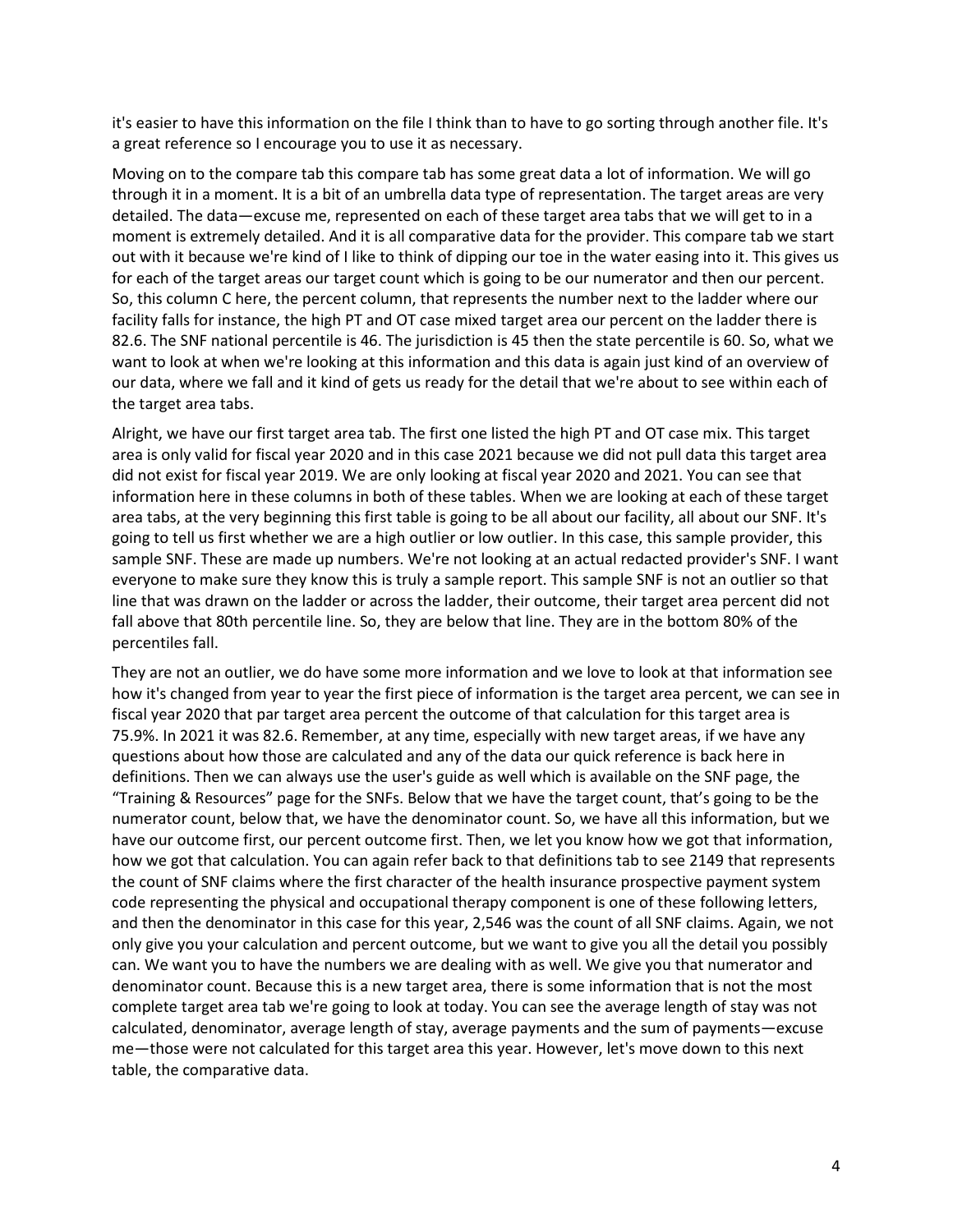After all, the PEPPER is a comparative report; this is what it's all about. Let me scroll back up here actually. Again, we only have data information for fiscal year 2020 and fiscal year 2021. This top table in our PEPPER target area tab is always going to be for our specific facility then we have the comparative data down here. The national 80th percentile that's what's going to dictate the red bold font that is going to dictate if you are a high outlier this national 80th percentile. That is for this year, 90.4. If you think back to the ladder, we have all of the facilities listed from highest to lowest. They drew that line below which 80% of the providers fall and that line was drawn through the outcome of 90.4%. That makes sense because our target area outcome was 82.6. So, we were further down the ladder. The jurisdiction 80th percentile, the same thing that is drawn at 90.5, obviously very close to the national 80<sup>th</sup> percentile and the 80th state percentile, it gets its own line, that is drawn across the 87.4. Again, as we talked about before we also look at the bottom 20th percentile. That 20th percentile line for the nation that would indicate a low outlier was drawn across 73.9. The jurisdiction's line was 74.5 and the state was at 71.0. This is all target area comparative data that is listed inside a table; however, the target area tab also has a graph that represents this information that we just looked at in these tables. I think this is a great way to represent all of the data in many different ways. A lot of people learn different ways, some people are visual, some people would rather look at the raw data up here at the table. This graph is here to help us to see those numbers from the table represented in a graph form. These blue bars are representative of the provider's target area percent; their outcome is represented by these blue bars.

Then the line graph also starts at 0 because we didn't have any information or data from 2019. These red and green line graph points represent the 20th percentile and the 80th percentile. The national 80th percentile is this solid red line the jurisdiction is the dashed and the state is the dotted. And that same template applied to the 20th percentile as well except those lines are green. If you take a look at the plot points for the line graph you can see the national 80th percentile is above the provider's blue bar. Because they were not a high outlier for this target area. And the green national 20th percentile line is within the bars. You would expect to see that because they are also not a low outlier.

Again, this is all information that we can see here in these tables with the raw data and the number and the calculations. But it really puts it into perspective when you can see it in this graph form.

Following the graph on all of the target area tabs are suggested interventions. We start off by giving you all the data you would need to know how we calculated your information, all the comparative data, a graph that represents that information, then we also follow up with next steps you can take. We don't want you to have this PEPPER live in a vacuum in your facility and within your review. We want you to be able to say, I'm a high outlier. What steps can I take, or these numbers don't look the way I feel that they should look. What steps can I take? How can I check this information and see if there are issues, I need to address within my own facility? We do have suggested interventions for high outliers, and suggested interventions for the low outliers as well. We give you that information and that advice for wherever you fall on the spectrum

This is our second new target area again fiscal year 2019 has no data. For this target area, let's flip back quickly to the definitions tab. The numerator is going to be the count of SNF claims where the second character for the HIPPS code representing the speech language pathology component is one of these letters. Then the denominator remains as it did in the last target area, the count of all SNF claims. So, we're looking at speech language pathology for this new target area and the second target area tab.

There is some different information here. There is a different coloring, we got this red bold font for this target area for this sample facility provider. They were a high outlier in both 2020 and 2021. We will take a look at how that is shown when we get down to the comparative data but let's take a look at the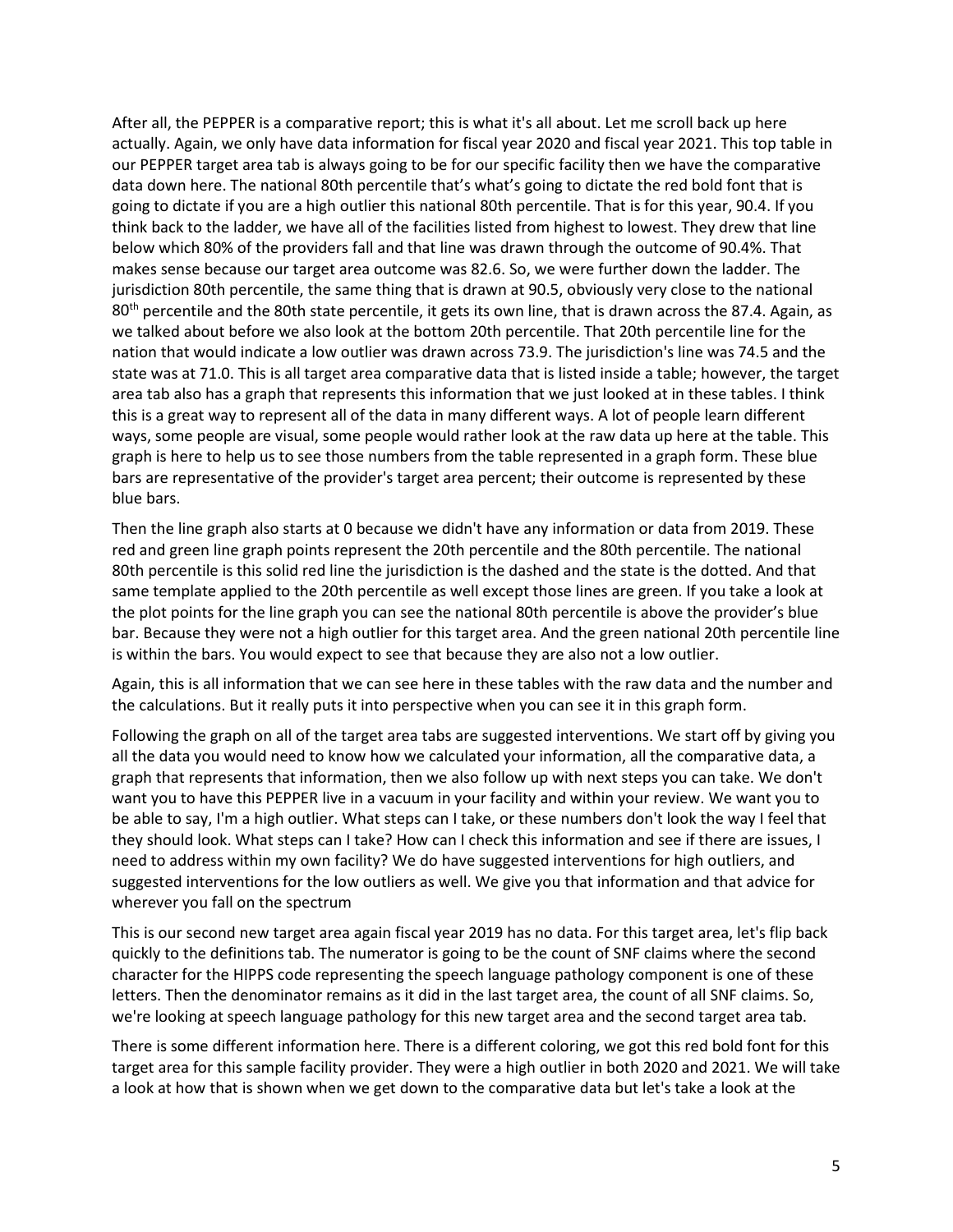target count. That is the numerator we just read through. Then the denominator for each year as well, which is all the SNF claims.

This information again is not calculated for this new area but if we go down to the comparative data, let's look at that national 80th percentile that dictates whether a facility is a high outlier. That line along the ladder for the national 80th percentile for fiscal year 2021 was drawn through the outcome line of 25.0. We look back up to our facility's table and we can see their target area percent was 32.8, on the ladder their level is 32.8. That was their outcome: they were above the black line below where 80% of the providers fell. The jurisdiction information or 80th percentile and the state 80<sup>th</sup> percentile are also listed here; we can see that this target percent listed for this facility also exceeded both of those 80th percentile lines as well. The 20th percentile in the nation, jurisdiction and state is also listed here for our reference. Let's take a look at the graph. Again, we have these blue bars that represent the provider's outcome of the target area calculation for 2020 and 2021. Looking at the plot points for the national 80th percentile this solid red line, those plot points fall within these blue bars because this provider was a high outlier. They were not a high outlier as we saw in the previous target area; those lines would fall outside of those blue bars. It's another visual that can help us understand the data and where we fall along the national state and jurisdiction lines. As always, we have the suggested interventions for high outliers and for low outliers if I was this provider and I was this facility and looking at this data information, I might go down to these suggested interventions and I can learn that a high outlier status can indicate issues with MDS coding of five patient characteristics included in speech language pathology component those are listed there. The SNF should review documentation to ensure that all SLP component patients coded in the MDS are substantiated in the medical record. That is a practical step you can take if your facility is listed as a high outlier as this listed facility was.

Moving onto the *20-Day Episodes of Care*. This is not a new target area. We do have data for 2019, 2020 and 2021 fiscal years. This provider is not an outlier for any of those three years. The existing target areas and the tabs are set up exactly as the new target areas were. So, I won't walk through in as much detail when we look at this information but of course, we do have the SNF outcomes listed up top. Actually, for this target area we do have calculations for the target numerator, average length of stay. For 2021-fiscal year, exactly 20. The denominator of the average length of stay was 50.9. Going back up to the numerator calculation, the average payment for those claims in the numerator was \$16,677. The sum of payments for those numerators, so the sum of all the payments of the data included in the numerator for this calculation is a little over \$250,000. Then of course we have the data comparison below. Those blue bars are far below the national 80th percentile line represented here; this national 80th percentile looking at fiscal year 2021 was 10.7, marked here. And the SNFs outcome is 1.6 way down here. Again, this line graph does not intersect with that bar graph, so we are not an outlier. As always there are suggested interventions for outliers for this target area.

*90-Plus Days of Episodes of Care* this is an existing target area. Let's take a quick look at the fiscal year 2021 the numerator's average length of stay is 99. The denominator length of stay, 50, we again get the average payment of all of the claims included in the numerator, \$60,000 then total claims is over 15.5 million.

This provider is not an outlier however that is reflected in all of the data as always. Then we do have the suggested interventions. It's always a great idea to take a look at the suggested interventions just so that you know you are practicing best practices. Even if you are not a high outlier or low outlier.

Then we have the *3-to-5-Day Readmissions* target area that is the information is identical the layout of the information I should say excuse me is identical to those other target area tabs.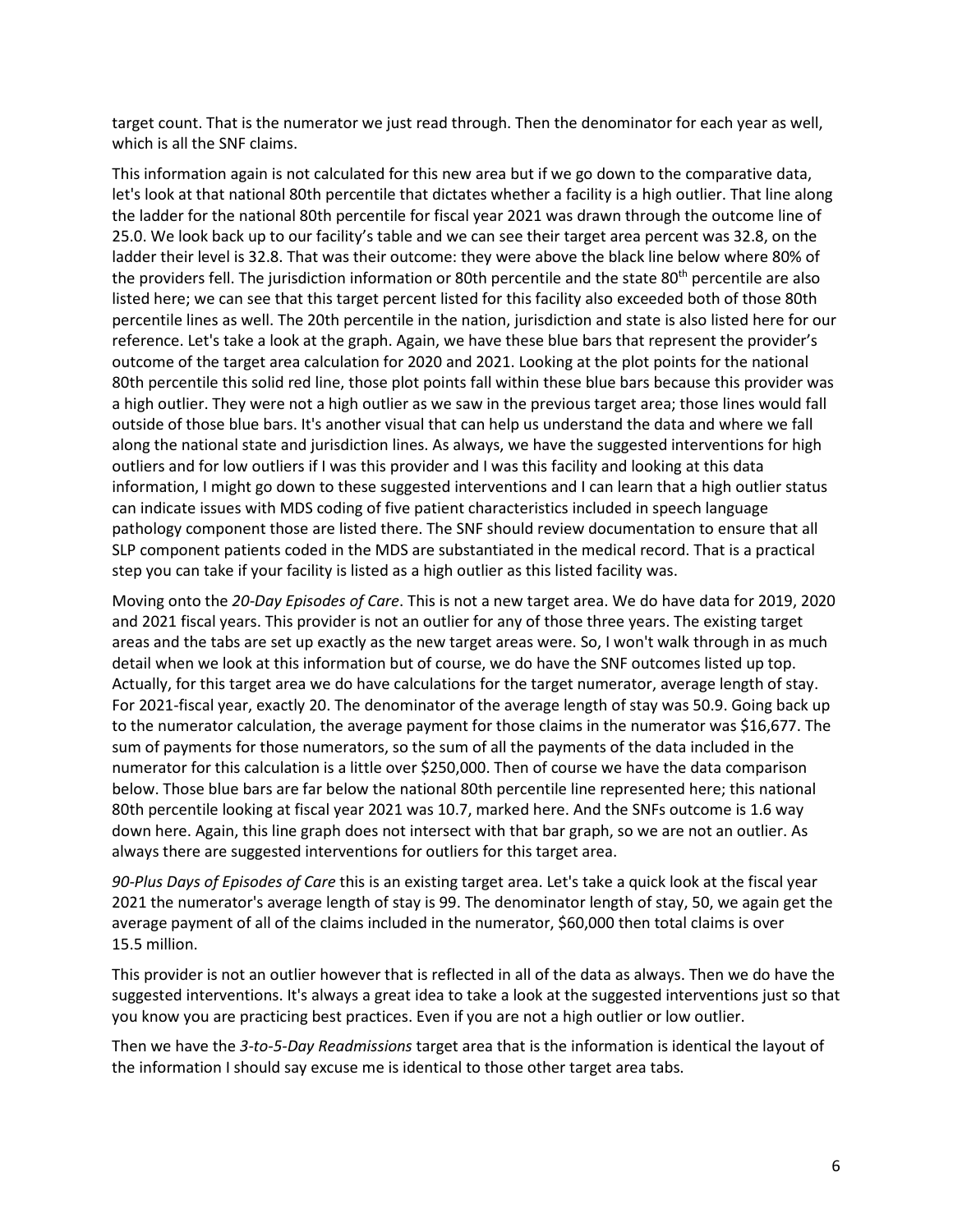We just saw PEPPERs are distributed in electronic format in Microsoft Excel workbook they are for two years from the original release date, we cannot send PEPPER through email because of the sensitive data housed within the PEPPER, we have to be judicial in the way we distribute the PEPPERs, and it cannot be sent through unsecured email. With this in mind, we have a portal online you can use to access your PEPPER and we encourage you to go to that PEPPER portal which is at PEPPERfile.CBRPEPPER.org and download the PEPPER so that you can have it in your files for your use.

You will need to enter information to access your PEPPER through the portal first you will be asked to ask to enter your six-digit CMS certification number which is also referred to as the provider number or the provider transaction access number or the PTAN this number is not your tax ID and not an NPI number for free standing SNF the third digit of this number will be a five or a six. You will also be asked to enter a validation code on the portal access page for this validation code you can enter a patient control number which is found at form locator 03a on the UB-04 claim form or a medical record number which is found on 03b on the UB-04 claim form. Those are going to be for a traditional Medicare Part A fee-for-service patient care who received services from July 1st, 2021, to September 30th, 2021. That means a from or through dates on a paid claim is between those two dates.

Please note that the validation codes are updated for each release, so you won't be able to use the validation code you received from a previous PEPPER release. The contact in the provider enrollment chain and ownership system will be sent an email with a validation code so if you know the listed PECOS contact for your facility you can coordinate with them to have them download the PEPPER or give you the validation code so you can do so. If you get your PEPPER and see a lot of red and green indicating, you are a high outlier or you are a low outlier. Please don't panic. Just because you are an outlier in your PEPPER doesn't mean any compliance issues exist, it doesn't mean you are doing anything wrong. Again, we encourage hospitals to think about why they might be an outlier, and if those statistics in your PEPPER reflect what you expect to see. If something doesn't feel quite right, please coordinate with others within your facility. Share the PEPPER information. Put your heads together and think about what factors might be affecting that data. You can pull some records along with some claims and just evaluate to be sure you are following those best practices. We have a number of other resources that are available publicly on our website again that is PEPPER.CBRPEPPER.org one is aggregate information for the target areas both at a national and at a state level, also there is aggregate information regarding the target areas and the top DRG's. This information is updated each time we have a PEPPER release.

We also have peer review bar charts which are updated on an annual basis some time ago, we had providers who asked us to make available comparisons applicable to what they consider their peer group, so these peer group bar charts enable providers to look at that type of information. We have three different categories on the peer group bar charts we look at size which is dictated by number of episodes, the location urban or rural and ownership top for profit or physician owned non-profit or church or government.

I'm going to pull up the PEPPER home page and share that with you so we can take a look at those peer group bar charts. Is our home page. You can see at the top we have menu options to access the peer group bar charts you want to go to the data tab. Scroll down to the skilled nursing facilities. And we see the peer group bar charts are listed here. When you click on the link an Excel spreadsheet will download. Let me pull up that file for you to see as well. Maybe.

There it is. It's loaded now. Let me share that with you guys. This is what the peer group bar chart file will look like again, obviously it is an Excel spreadsheet. We do have those familiar tabs down below you can click on any of these tabs to look at that peer group information let's just look quickly at the skilled nursing facility it is Q4FY21 the high PT and OT case mix this is for the location. And that would be urban versus rural with the 20th percent, the 50<sup>th</sup> percentile, and 80th percentile listed here. This data is